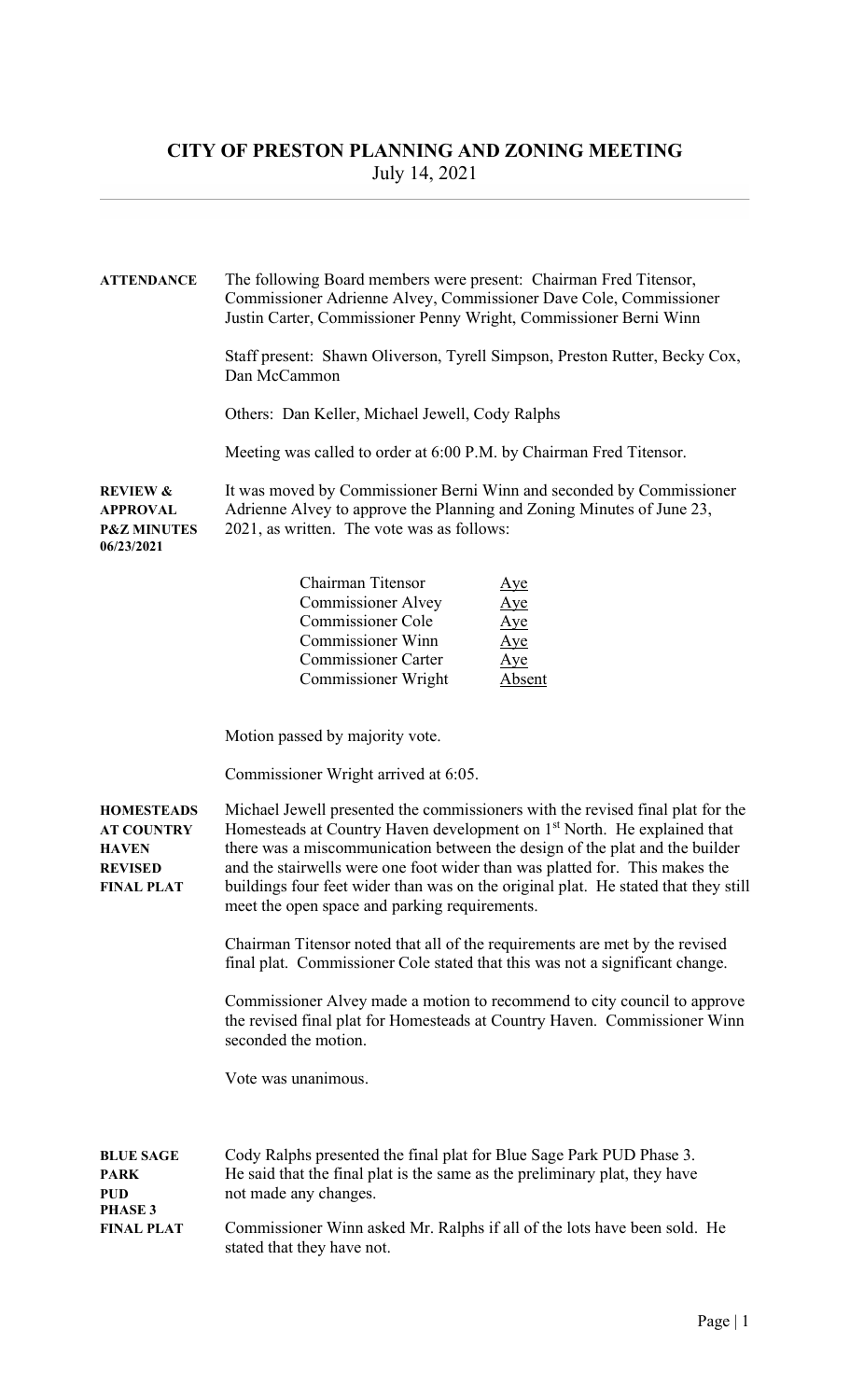## CITY OF PRESTON PLANNING AND ZONING MEETING July 14, 2021

|                                                                                             | Chairman Titensor asked City Engineer Tyrell Simpson if he had any<br>comments. Mr. Simpson stated that the HOA has already been created with<br>the first two phases, the open space is already there and the water shares have<br>already been turned over to the HOA. The development agreement is ready<br>for city council to review.                                                                                                                                                                                                                                                                                                                                                                                                                    |                                                                                                                                |                                                                                  |  |
|---------------------------------------------------------------------------------------------|---------------------------------------------------------------------------------------------------------------------------------------------------------------------------------------------------------------------------------------------------------------------------------------------------------------------------------------------------------------------------------------------------------------------------------------------------------------------------------------------------------------------------------------------------------------------------------------------------------------------------------------------------------------------------------------------------------------------------------------------------------------|--------------------------------------------------------------------------------------------------------------------------------|----------------------------------------------------------------------------------|--|
|                                                                                             | Chairman Titensor asked how the water shares are divided up between the<br>phases. Mr. Simpson stated that five are required for phase three and five<br>more will be requires for phase four.                                                                                                                                                                                                                                                                                                                                                                                                                                                                                                                                                                |                                                                                                                                |                                                                                  |  |
|                                                                                             | Commissioner Cole said that the plans are straight forward and the same as<br>the previous phases.                                                                                                                                                                                                                                                                                                                                                                                                                                                                                                                                                                                                                                                            |                                                                                                                                |                                                                                  |  |
|                                                                                             | the motion.                                                                                                                                                                                                                                                                                                                                                                                                                                                                                                                                                                                                                                                                                                                                                   | Commissioner Cole made a motion to recommend to city council to approve                                                        | the final plat for Blue Sage Park PUD Phase 3. Commissioner Winn seconded        |  |
|                                                                                             | Vote was unanimous.                                                                                                                                                                                                                                                                                                                                                                                                                                                                                                                                                                                                                                                                                                                                           |                                                                                                                                |                                                                                  |  |
| <b>DISCUSSION</b><br><b>ON CITY</b><br><b>PARKING</b><br><b>PLAN</b>                        | Chairman Titensor explained to the commissioners that they have been asked<br>to review the buyout option for downtown business parking. City Economic<br>Development Planner Shawn Oliverson stated that they do not want to redo<br>the ordinance but need to address the administrative issues of setting fees and<br>possibly providing alternatives to paying the buyout fee outright. The<br>commissioners discussed the possibilities of a bond and how that would<br>function for the business owner and the city. They discussed a letter of credit<br>option and how the city would use funds to provide more parking. They<br>discussed possible locations for additional parking downtown and locations<br>that may come available in the future. |                                                                                                                                |                                                                                  |  |
|                                                                                             |                                                                                                                                                                                                                                                                                                                                                                                                                                                                                                                                                                                                                                                                                                                                                               | to approve a bond or letter of credit for payment for the downtown parking<br>buyout. Commissioner Wright seconded the motion. | Commissioner Cole made a motion to recommend to city council a resolution        |  |
|                                                                                             | Vote was unanimous.                                                                                                                                                                                                                                                                                                                                                                                                                                                                                                                                                                                                                                                                                                                                           |                                                                                                                                |                                                                                  |  |
| <b>REVIEW OF</b><br><b>PLANNED</b><br><b>UNIT</b><br><b>DEVELOPMENT</b><br><b>ORDINANCE</b> | The Board reviewed Municipal Code 16.34, pertaining to Planned Unit<br>Developments. They discussed the minimum acreage for a development, the<br>maximum number of units allowed and whether or not an expansion to a PUD<br>should be allowed once it was complete. The Commissioners discussed<br>adding a definitions section to the PUD section of the ordinance to clarify<br>specific definitions that pertain to PUD's.                                                                                                                                                                                                                                                                                                                               |                                                                                                                                |                                                                                  |  |
| <b>REPORT OF</b><br><b>APPROVED</b>                                                         | Chairman Fred Titensor reported the following approved building permits:                                                                                                                                                                                                                                                                                                                                                                                                                                                                                                                                                                                                                                                                                      |                                                                                                                                |                                                                                  |  |
| <b>BUILDING</b><br><b>PERMITS</b>                                                           | Jer Barnard<br>Colleen Jensen<br>Adam McKenzie<br>Carlos Martinez<br>Tony Crockett                                                                                                                                                                                                                                                                                                                                                                                                                                                                                                                                                                                                                                                                            | 1101 North $8^{th}$ W<br>620 East Oneida<br>130 North State<br>746 S $7^{th}$ E<br>570 Eagle Dr.                               | <b>Swimming Pool</b><br>Addition<br><b>Commercial Building</b><br>House<br>House |  |
|                                                                                             | <b>Clint Matthews</b>                                                                                                                                                                                                                                                                                                                                                                                                                                                                                                                                                                                                                                                                                                                                         | $1110 N 3^{rd} E$                                                                                                              | House                                                                            |  |